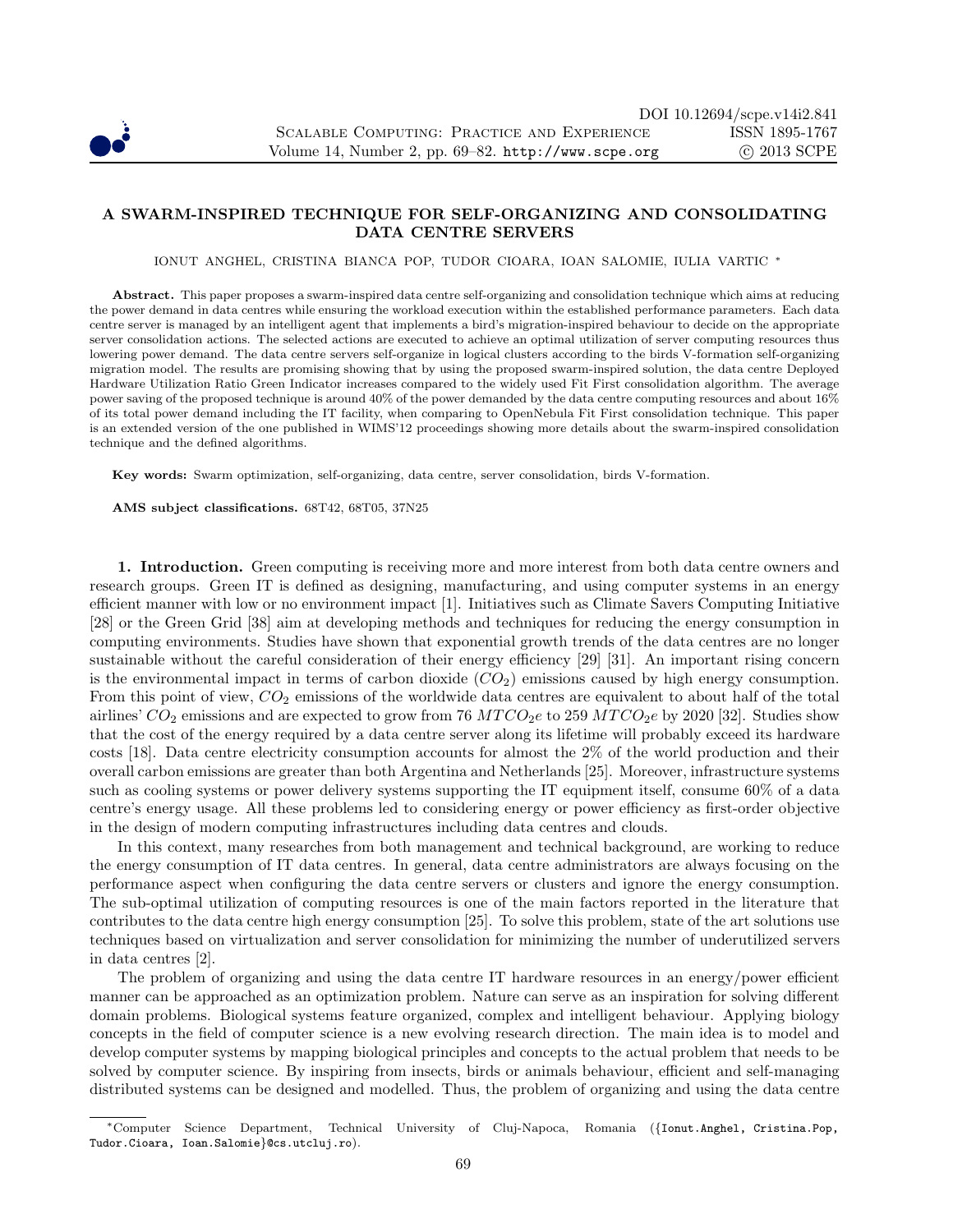IT hardware resources in an energy efficient manner can be approached as an optimization problem and can be solved by applying bio-inspired concepts and heuristics. Birds and insects are both employing swarm level self-organizing behavioural strategies, which help them to live and survive by efficiently using and conserving energy. For example, penguins self-organize in swarms in case of cold temperatures and high winds by huddling themselves in concentric circular formations [22]. In these formations, the penguins which are not on the exterior side are kept warm, leading to energy conservation. The exterior penguins are the ones that face the harshest conditions and ensure the comfort of the other members of the colony, but they are continuously replaced by other penguins coming from the interior part of the formation. The swarm of birds' flying in V-formations during their migration is another self-organizing behavioural strategy for conserving energy [23]. In such formations, the leading birds (situated in the head of the V) together with the ones situated in the tips of the V-formation wings, consume a lot of energy while the other birds consume less energy [24]. In this context, by inspiring from the swarms' self-organizing behavioural strategies which have ensured the survivability of different biological species over time, energy efficient self-organizing strategies for data centres servers can be developed.

This paper proposes a server consolidation technique for reducing power consumption in data centres inspired from the birds self-organizing behaviour during migration. Each data centre server has an attached intelligent agent which implements behaviour similar with the behaviour of a bird in the V-formation. The V-formation leading birds are modelled by a cluster of active data centre servers that can accommodate the incoming workload. The birds from the start of the V-formation wings are represented by a cluster of data centre fully loaded active servers that are candidates for powering down after finishing the execution of their deployed workload. The birds in the middle of the V-formation wing are modelled by a cluster of servers containing powered down servers, while the following birds in the V-formation wing are represented by a cluster of idle servers that are candidates for passing to active states and for accommodating the incoming workload. The servers attached intelligent agents communicate and collaborate to decide on the following types of actions: resource consolidation actions (workload deployment and migration), dynamic power management actions (turn on/off server) and server placement in the appropriate V-formation cluster. This paper is an extended version of the paper [30] and shows more details about the swarm-inspired consolidation technique and the defined algorithms.

The rest of the paper is organized as follows: Section 2 presents related work, Section 3 introduces the swarm-inspired consolidation technique, Section 4 describes a case study and relevant evaluation results while Section 5 concludes the paper and shows future work.

2. Related Work. Organizing and using the data centre IT hardware resources in an energy/power efficient manner by applying virtualization and server consolidation techniques is a NP computational optimization problem which can only be solved by using a holistic approach.

The current approaches to resource consolidation take advantage of virtualization by proposing models to migrate the virtual machines in data centres from one server/cluster to another [20]. By virtual machine migration, the workload can be consolidated on a smaller number of physical machines allowing for servers, or even for entire operation nodes, to be completely shut down [27]. Authors reveal that when consolidation is used, an optimal solution for energy/performance trade-off can be defined. Efficient consolidation models based on the bin packing technique were proposed in [10]. Two well-known heuristics for the bin packing based consolidation, the best-fit decreasing (BFD) and the first-fit decreasing (FFD), were used [19]. To enable energy efficient consolidation, the inter-relationships between energy consumption, resource utilization, and performance of consolidated workloads must be considered [9].

In [15] self-configuring and self-optimizing agents handle user requests to dynamically allocate resources for cloud applications. Support Vector Machines and Model-Predictive Control are employed to predict and plan future virtual machines configurations while guaranteeing SLAs. The agents share a common knowledge base where adaptation rules are stored. A thermal aware workload scheduling and consolidation solution aiming to reduce the power consumption and temperatures in data centres was proposed in [12]. The simulation results show that the algorithm can significantly reduce the energy consumption with some degree of performance loss. In [25] a novel technique for controlling the data centres servers CPU allocation and consolidation based on first order Kalman filter is presented. In [14] the server consolidation problem is approached for small data centres as a constraint satisfaction problem. The authors also propose a heuristic for dealing with server consolidation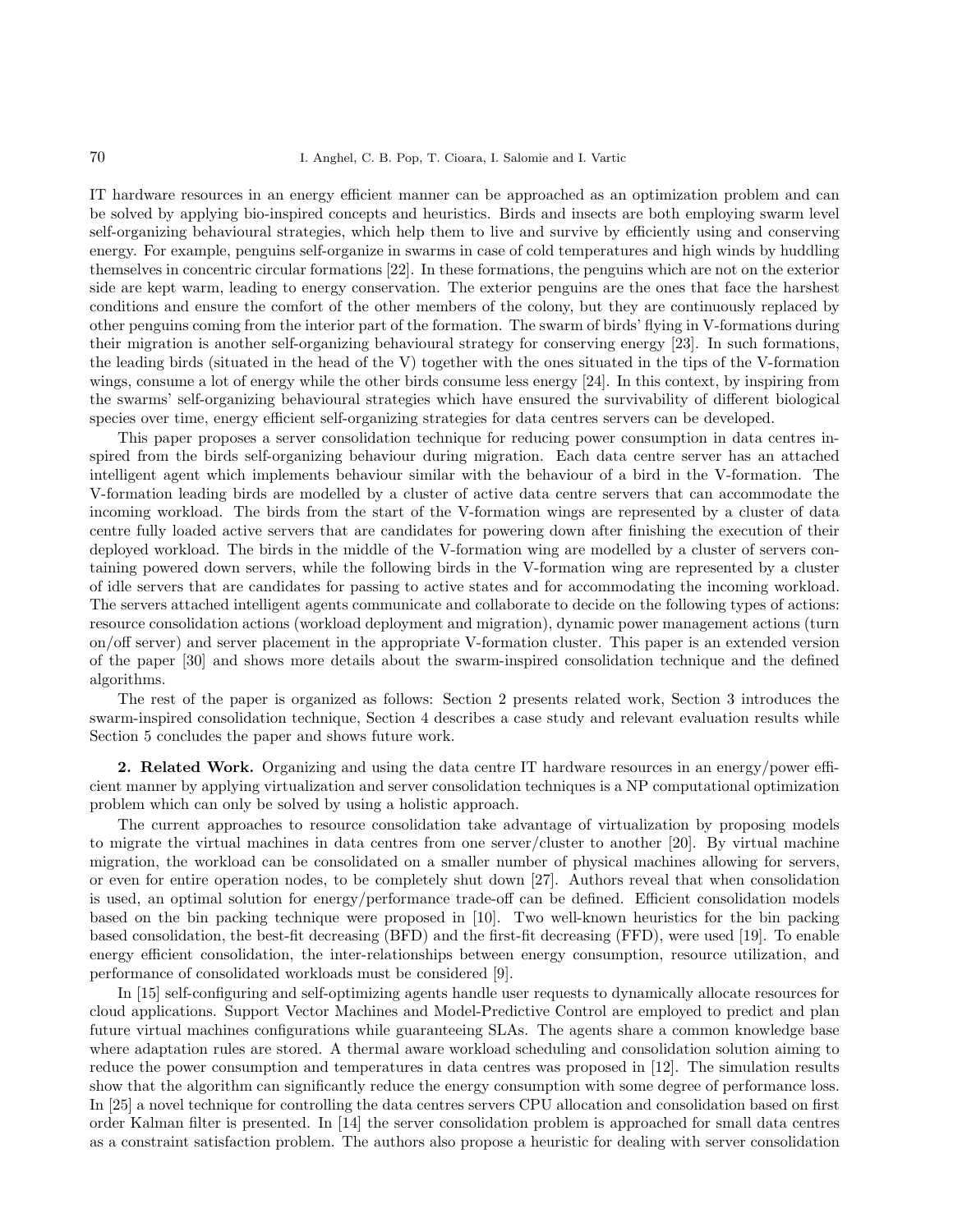in large data centres.

Learning techniques are also used to trade-off between computing resources power consumption and performance during the allocation process [16]. In [17] the problem of dynamic server consolidation in virtualized data centres is approached by proposing the development of an energy aware run-time consolidation algorithm based on reinforcement learning. In [11] a consolidation methodology that uses machine learning to deal with uncertain information is proposed. Previous server behaviour data is used to predict and estimate the current power consumption and also to improve the scheduling and consolidation decisions.

Few state of the art approaches study and use biologically-inspired techniques for optimizing the energy/power consumption in IT systems and data centres. Since biological systems naturally tend to conserve their energy, many simple principles found in the biological systems might be used in IT power management [4]. The adoption of biological principles (e.g. decentralization, natural selection, symbiosis) in the process of designing and building services on top of server farms is proposed in [6]. A service is designed as a biological entity, equivalent to an individual bee in a bee colony that competes or collaborates for computing resources. Using natural selection principles, the services that waste energy are banned for execution. An immune-inspired method for designing applications capable of adapting to network dynamic changes is proposed in [8]. The environmental conditions are modelled as antigens, while the agents (used to design applications) are modelled as biological entities having an immune system.

In [5] the management of energy consumption in wireless sensors networks is approached using a biologically-inspired agent based solution. The agent behaviour focuses on biologically-inspired actions (e.g. pheromone emission or migration), each of them having an associated energetic cost. Through these actions, the life time and the state of each agent evolve autonomously and there is no need of a centralized control unit. Inspired by the behaviour of insects in search for a proper migration place, the authors of [7] propose a method for optimizing the energy consumption in data centres. The migrating insect is modelled by a running virtual machine, a colony of insects is modelled as a set of virtual machines running on the same server, and the candidate migration places are modelled by servers. Authors use a scout-worker migration model in which a set of agents (scouts) investigate each server to identify the appropriate one where a virtual machine can migrate. In [3], authors formulate the problem of server consolidation as an optimization problem which aims to maximize the number of servers hosting zero virtual machines, while ensuring that all available virtual machines are run. To solve this optimization problem in a decentralized and self-organizing way, authors propose a gossip-based algorithm in which each server interacts with its neighbours by means of messages containing the number of virtual machines running on it. The server that has space for extra virtual machines accepts to host them.

3. The Swarm-inspired Consolidation Technique. This section introduces the server consolidation technique inspired from bird's behaviour during migration. The goal of the technique is to reduce the data centre power consumption while ensuring the workload execution within the pre-established parameters.

3.1. Biology Inspiration. During migration, the birds organize in a V-formation which consists of a leading bird followed by two lines of birds (the V-formation wings), flying closely behind each other (see Figure 3.1).

In this formation, the birds constantly shift positions and the leading birds periodically leave their position and re-join the line further back. Such a V-shape organization reduces the drag force that each bird experiences compared to flying alone. Also, this orientation allows the birds to communicate more easily to keep the flock together, thus minimizing the possibility of losing birds during migration over long distances. The theory behind swarm of birds V-formation energy conservation was proved by researchers through monitoring flying birds' heartbeats. Also, it has been proven that a swarm of birds in V-formation can fly up to 70% further distance than one bird, with the same effort [21].

The leading bird works the hardest due to its flying into undisturbed air. The flying of this bird optimizes the aerodynamics of the two birds following it. The two birds behind the leading bird help also reducing the drag that is experienced by the leading bird. The V-formation eases the flight of all birds through energy conservation with the cost of the bird in the lead position which works the hardest. When this bird is tired, it will leave the lead position and move into one of the lines of the V-formation from its back. As a consequence, a bird from the back of the V-formation will take the leading position, thus keeping the formation together. This self-organizing behaviour allows all birds to be leaders as well as to be in the back of the formation to save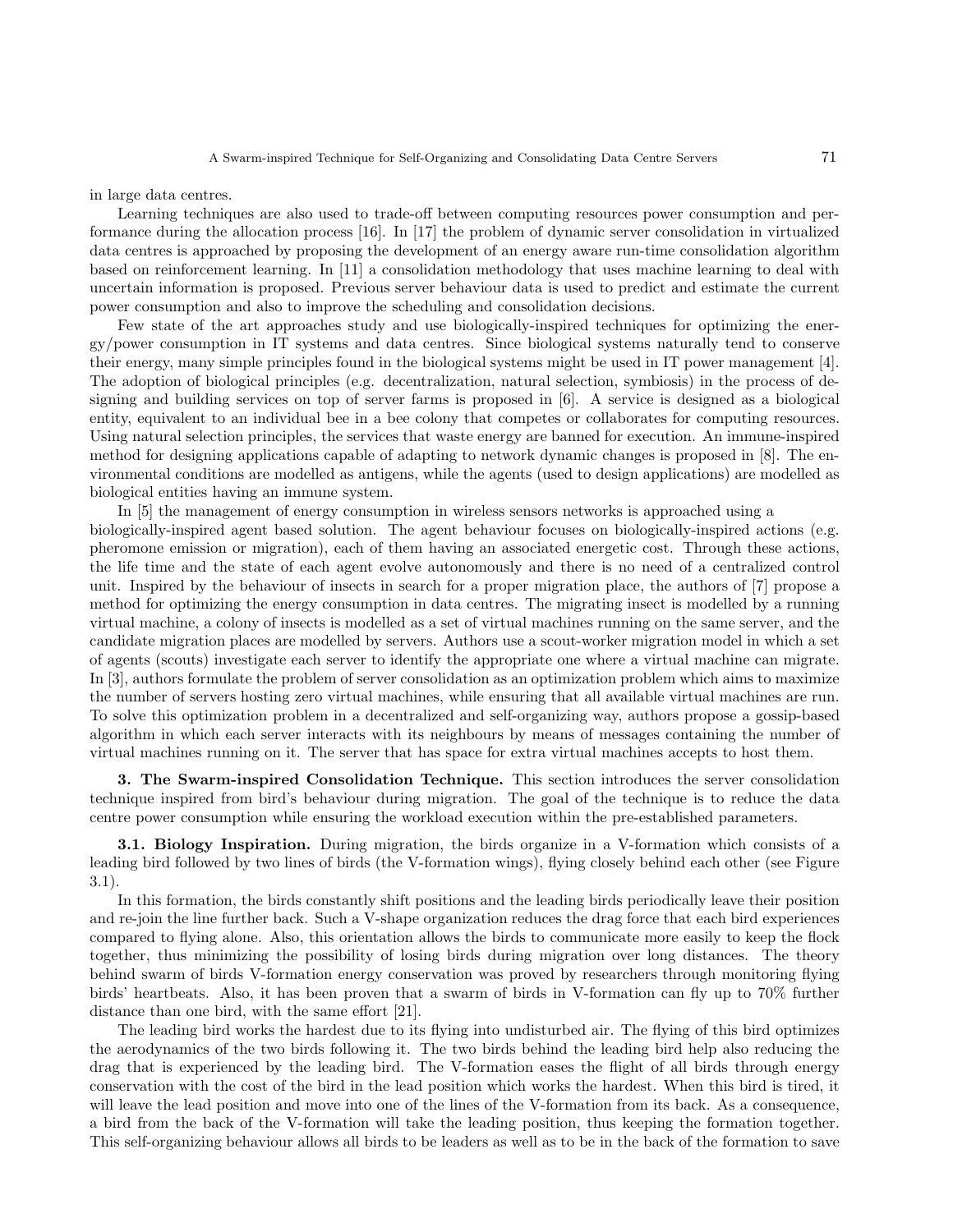72 I. Anghel, C. B. Pop, T. Cioara, I. Salomie and I. Vartic



Fig. 3.1. Birds V-formation organization during migration

energy. The V-formation model is used as inspiration for the current approach to logically organize servers in data centres.

3.2. Concepts Definition. For developing the swarm-inspired consolidation technique, the data centre consolidation problem must be formalized.

The data centre workload is formally represented as a set of virtualized tasks (VTs) annotated with Resource Allocation (RA) requirements. Virtualization provides a uniform and dependency-free management of server workload tasks, while enabling facilities like virtualized task migration.

The *virtual task* is formally defined using its RA requirements for the server's processor (CPU), memory (MEM) and hard disk (HDD) computational resources as follows:

$$
VT = [CPU_{req}, MEM_{req}, HDD_{req}] \tag{3.1}
$$

The data centre is defined and modelled as a bi-dimensional array,  $C_{ij}$ , storing the data centre available servers and the allocation of computational resources. If the virtualized task  $VT_i$  is placed on the server  $S_j$ , then  $C_{ij} = 1$ , otherwise  $C_{ij} = 0$ .

In this context, the server consolidation problem is reduced to finding the optimal  $C_{ij}$  configuration in which the computational resources of the data centre' servers are efficiently used. Formula 3.2 shows an example of a bi-dimensional array  $C_{43}$  modelling a small data centre with three servers  $(S_1, S_2, S_3)$  that accommodate four virtual tasks  $(VT_1, VT_2, VT_3, VT_4)$ . According to the  $C_{ij}$  array definition, the tasks are deployed as follows:  $VT_1$  and  $VT_4$  are placed on server  $S_1$ ,  $VT_2$  is placed on server  $S_2$  and  $VT_3$  is placed on server  $S_3$ .

$$
C_{43} = \begin{bmatrix} 1 & 0 & 0 \\ 0 & 1 & 0 \\ 0 & 0 & 1 \\ 1 & 0 & 0 \end{bmatrix}
$$
 (3.2)

A data centre server is defined by its state and the load level of its resources:

$$
S_i = \{[CPU_S, MEM_S, HDD_S], state_S\} \tag{3.3}
$$

where  $CPU_S$ ,  $MEM_S$  and  $HDD_S$  are the current load of server's resources, and state is defined as follows:

$$
state_S = \{ACTIVE, IDLE, OFF\} \tag{3.4}
$$

In the ACTIVE state the server is turned on and runs virtualized tasks. In IDLE state the server is turned on without running any virtualized task while in OFF state the server is completely shut down.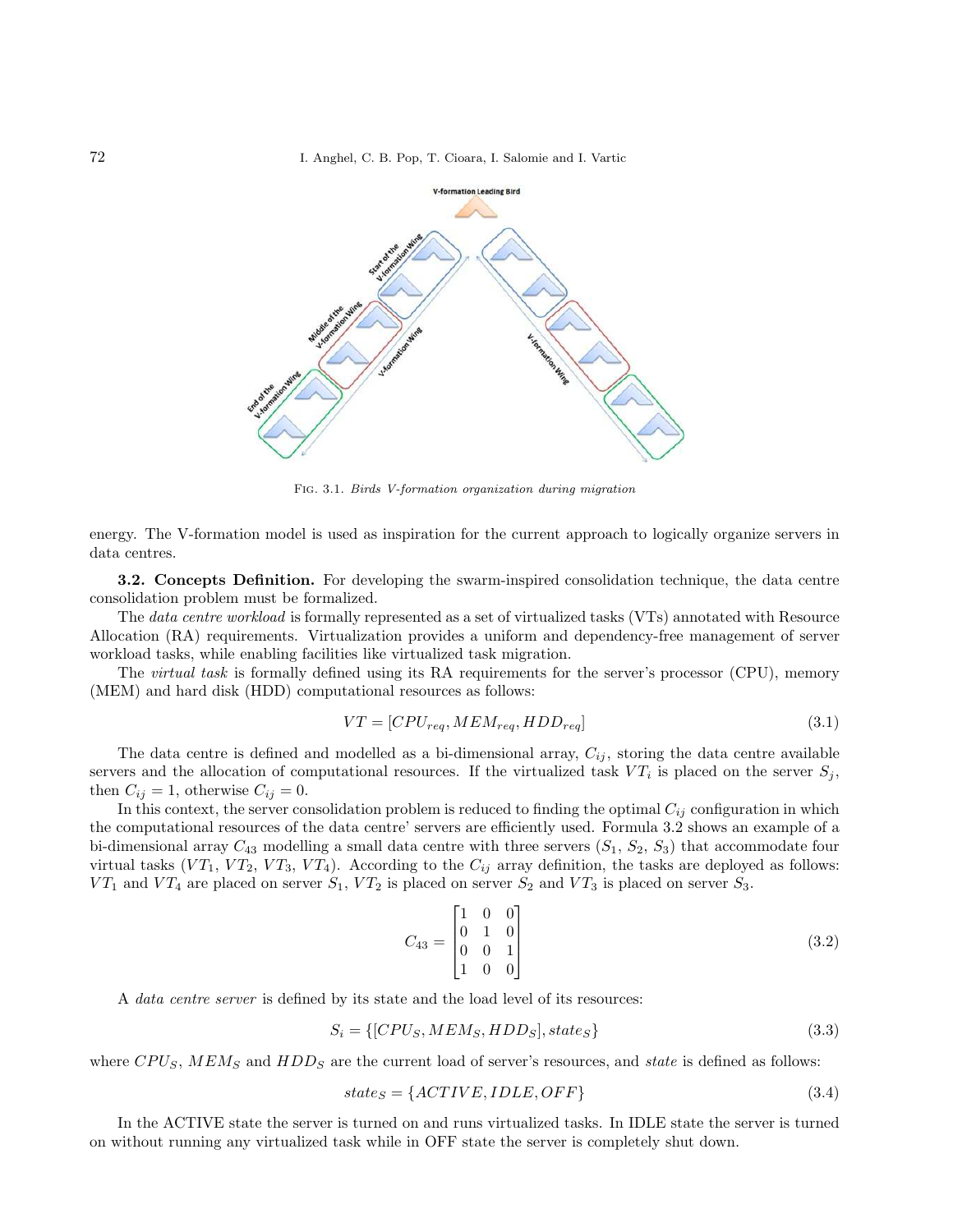For a server, two energy efficient, optimal resource allocation levels are defined: low optimal resource allocation level and high optimal resource allocation level.

The low optimal allocation level,  $S_{optimal-low}$ , is defined as the server resources load value for which the server does not execute workload:

$$
S_{optimal-low} = [0\%, 0\%, 0\%]
$$
\n(3.5)

 $S_{optimal-low}$  is used to determine when the server does not execute any workload and can be turned off.

The high optimal allocation level,  $S_{optimal-high}$ , is defined as the server resources load value for which the server is most efficiently used.

$$
S_{optimal-high} = [CPU_{opt_{load}}, MEM_{opt_{load}}, HDD_{opt_{load}}]
$$
\n(3.6)

 $S_{optimal-high}$  can be determined by measurements or by using the vendors' specification and is usually around 80% of the maximum server resource utilization capacity.

The server computational resource under-utilization threshold,  $T_{under}$ , is defined as a percentage of the server optimal configuration computational resources values,  $S_{optimal-high}$  (for example [5%, 5%, 5%]).

For the proposed technique, the IT facility aspects of the data centre are not considered, the focus of the self-organizing and consolidation algorithm being on the IT computing resources.

3.3. V-formation Self-Organization Model of a Data Centre. Starting from the V-formation selforganization model of migrating birds for saving energy, a data centre servers' logical self-organization model to accommodate and execute the incoming workload in an energy efficient manner can be defined. For defining the data centre swarm-inspired self-organizing model, data centre related concepts and resources are mapped onto the birds V-formation concepts as shown in Table 3.1.

Table 3.1 V-formation - data centre concepts mapping

| Birds V-formation organization model     | V-formation self-organization model of<br>Data Centres |
|------------------------------------------|--------------------------------------------------------|
| Leading bird                             | Cluster of active servers                              |
| Birds immediately following leading bird | Cluster of fully loaded active servers                 |
| Birds in the middle of the V-formation   | Cluster of turned off servers                          |
| Birds at the end of the V-formation      | Cluster of idle servers                                |

The V-formation organization allows for mapping the specific clusters of servers on each V-formation area and to self-organize server clusters inspired from the birds' behaviour and movements in the V-formation.

Figure 3.2 illustrates the swarm-inspired logical self-organization model of the data centre servers. In the model, each data centre server has an attached intelligent agent which implements behaviour similar with the behaviour of a bird in the V-formation defined by the swarm-inspired consolidation algorithm from Section 3.4.

The arrows in the figure represent the servers' possible movement between clusters. Using the V-formation self-organization model, the data centre servers are logically grouped as follows:

- V-formation leading bird is modelled as a cluster of servers that are in active state. The servers execute workload consisting of virtualized tasks but their high optimal allocation level,  $S_{optimal-high}$  is not yet reached, thus new incoming workload may be accommodated.
- Birds that are immediately following the leading bird in the V-formation wings are represented by a cluster of fully loaded active servers. These servers have reached the  $S_{optimal-high}$  high optimal allocation level and other virtual tasks could not be deployed on them. After finishing the execution of the already deployed workload, these servers are candidates for powering down.
- Birds in the middle of the V-formation are represented by a *cluster of powered down servers* which have reached the low optimal allocation level  $S_{optimal-low}$  after executing their workload.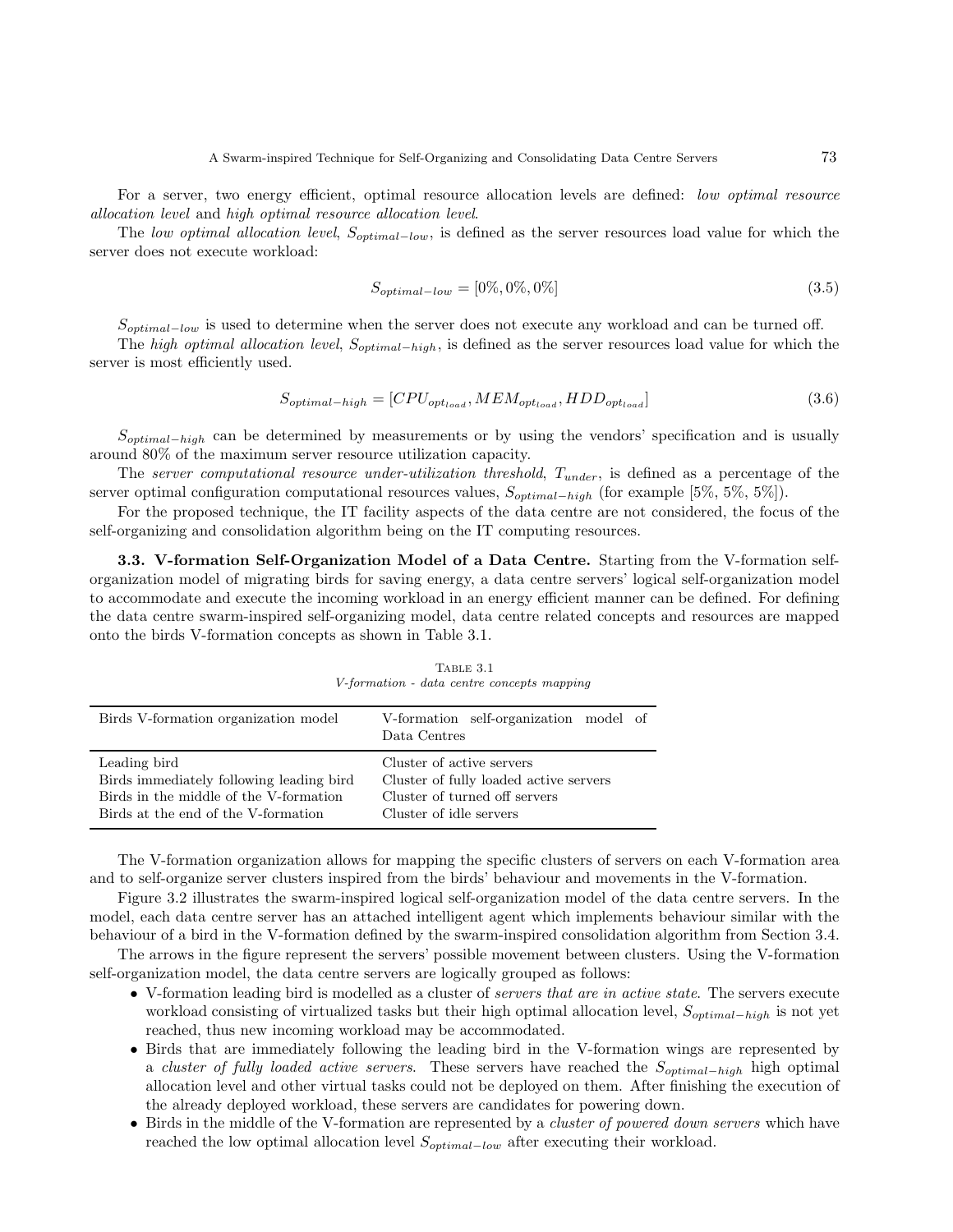

Fig. 3.2. Data centre self-organization model inspired from birds V-formation organization during migration

• Birds at the end of the V-formation are represented by a *cluster of idle servers* reaching low optimal allocation level, Soptimal−low. These servers are candidates for transitioning to active states and for accommodating new incoming workload when the servers from the leading clusters cannot satisfy the requirements of the incoming workload.

We formally define the *V-formation leading cluster* as:

$$
V_{leading-cluster} = \{ S_i | S_i.state = TURNED ON \land \exists j \text{ such that } C_{ij} = 1 \}
$$
\n(3.7)

A V-formation wing is modelled by a set of three data centre clusters. The first wing cluster contains fully loaded active servers that are candidates for powering down after finishing the execution of their deployed workload:

$$
V_{wing-first-cluster} = \{ S_i | S_i.state = TURNED ON \land \exists j \text{ such that } C_{ij} = 1 \land S_i \cong S_{optimal-high} \}
$$

(3.8)

The second wing cluster contains turned off servers organized as a queue and is defined as follows:

$$
V_{wing-second-cluster} = \{ S_i | S_i.state = TURNED \text{ } OFF \wedge C_{ij} = 0 \ \forall \ j \}
$$
\n
$$
(3.9)
$$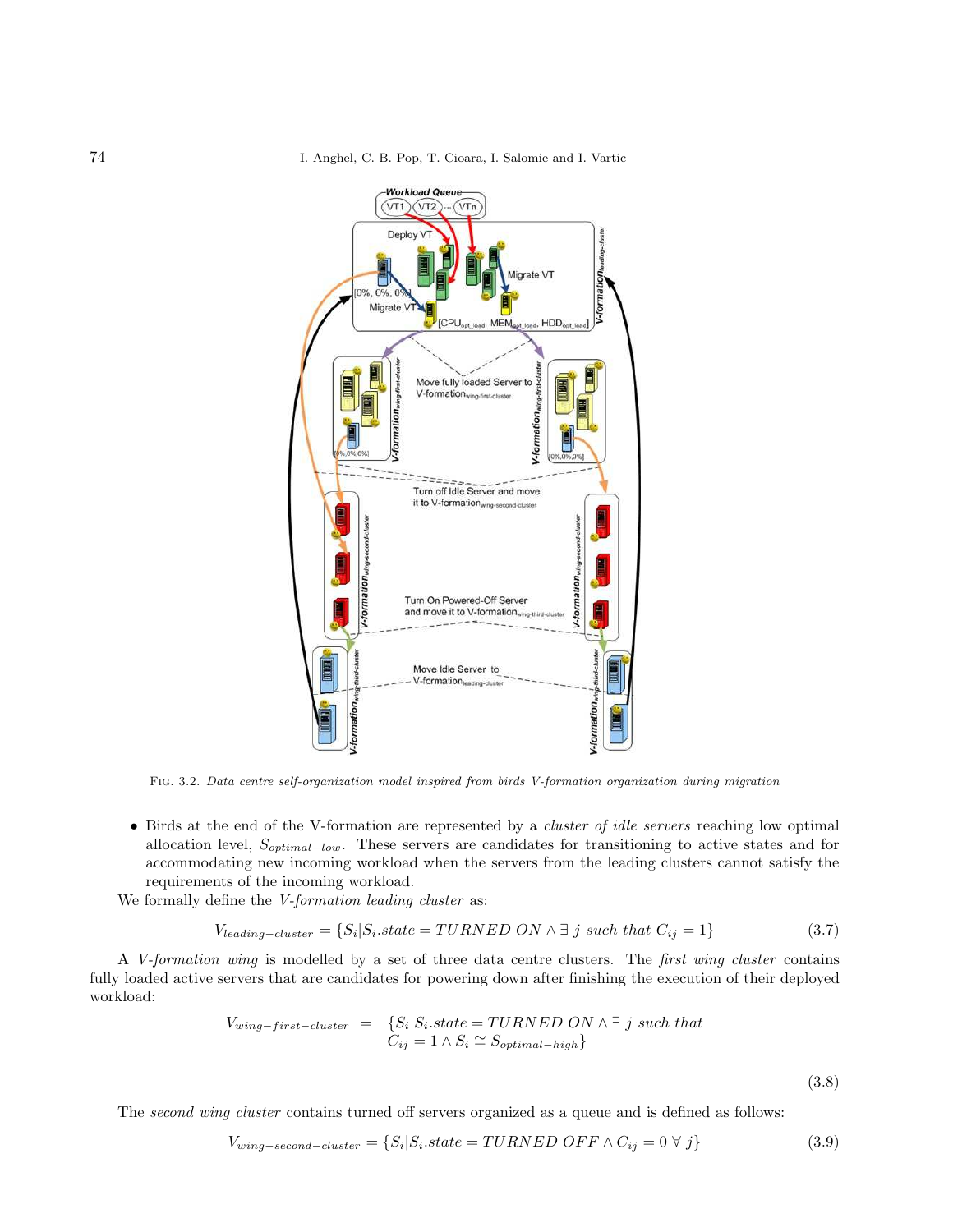The *third wing cluster* contains idle servers that are candidates for passing to active states. The reason behind constructing and using the V-formation wing third cluster is to make servers available on short notice to the V-formation leading cluster for accommodating new workload. This way the server wake up time delays and performance penalties are avoided. The third wing cluster is formally defined as:

$$
V_{wing-third-cluster} = \{ S_i | S_i.state = TURNED ON \land C_{ij} = 0 \ \forall \ j \}
$$
\n
$$
(3.10)
$$

3.4. The Self-Organizing and Consolidation Algorithm. The logical movement of servers between the clusters defined by the data centre V-formation model of organization follows the birds' movements in the swarm during migration. Server's logical movement decision is taken by each server attached agent that implements the Self-Organizing and Consolidation Algorithm (see Algorithm 3.4). Each server attached agent features ticker behaviour. The agents monitor their attached server, communicate and collaborate among them to decide on the following types of actions: server placement in the appropriate V-formation cluster, resource consolidation actions (workload deployment and migration) and dynamic power management actions (turn on/off server). The algorithm takes as inputs the current monitored server state (its workload levels), a queue containing the incoming workload virtualized tasks, the values of the two power efficient server optimal resource allocation levels,  $S_{optimal-low}$  and  $S_{optimal-high}$ , the server computational resource under-utilization threshold and the V-formation clusters,  $T_{under}$ . The algorithm is implemented as the server's agent behaviour.

[!h] Self-Organizing and Consolidation Algorithm Input: S - the server managed by the agent;  $VT_{queue}$  =  $\{VT_1, ..., VT_n\}$  - the virtualized tasks queue;  $S_{optimal-low}$ ;  $S_{optimal-high}$ ;  $T_{under}$ ;

```
V_{leading-cluster}; V_{wing-first-cluster}; V_{wing-search} is V_{wing-search}Output: Self-organizing and consolidation actions
    begin
      foreach TICK do
         if (S \in V_{leading-cluster}) then
           Task Migration(S, Vleading−cluster , Tunder, Soptimal−high)
           \textbf{Notify Agents}(V_{leading-cluster}, Migration)if (Distance(S, S_{optimal-high}) < T_{under}) then
              \textbf{Move}(S, V_{wing-first-cluster})end if
           if (Distance(S, S_{optimal-low}) < T_{under}) then
              \text{Move}(\text{Turn\_Off\_Server}(S), V_{wing-second-cluster})end if
           if (VT queue \neq \emptyset) then
              VT = \textbf{Dequeue}(VTqueue)if (Task\_Deployment(S, S_{optimal-high}, T_{under}, VT))then
                NotifyAgents(Vleading−cluster , Deployment)
                if (Distance(S, S_{optimal-high}) < T_{under}) then
                   \mathbf{Move}(S, V_{wing-first-cluster})\mathbf{Notify Agents}(V_{wing-third-cluster}, IdleToActive)end if
              end if
           end if
         end if
         if (S \in V_{wing-first-cluster}) then
           if(Distance(S, S_{optimal-low}) < T_{under}) then
              \textbf{Move}(\textbf{Turn\_Off\_Server}(S), V_{wing-second-cluster})end if
         end if
         if (S ∈ V_{wing-second-cluster}) then
           if (ReceivedNotification(TurnOFFTolde)) then
              Move(Turn_ON_Server(S), V_{wing-third-cluster})
```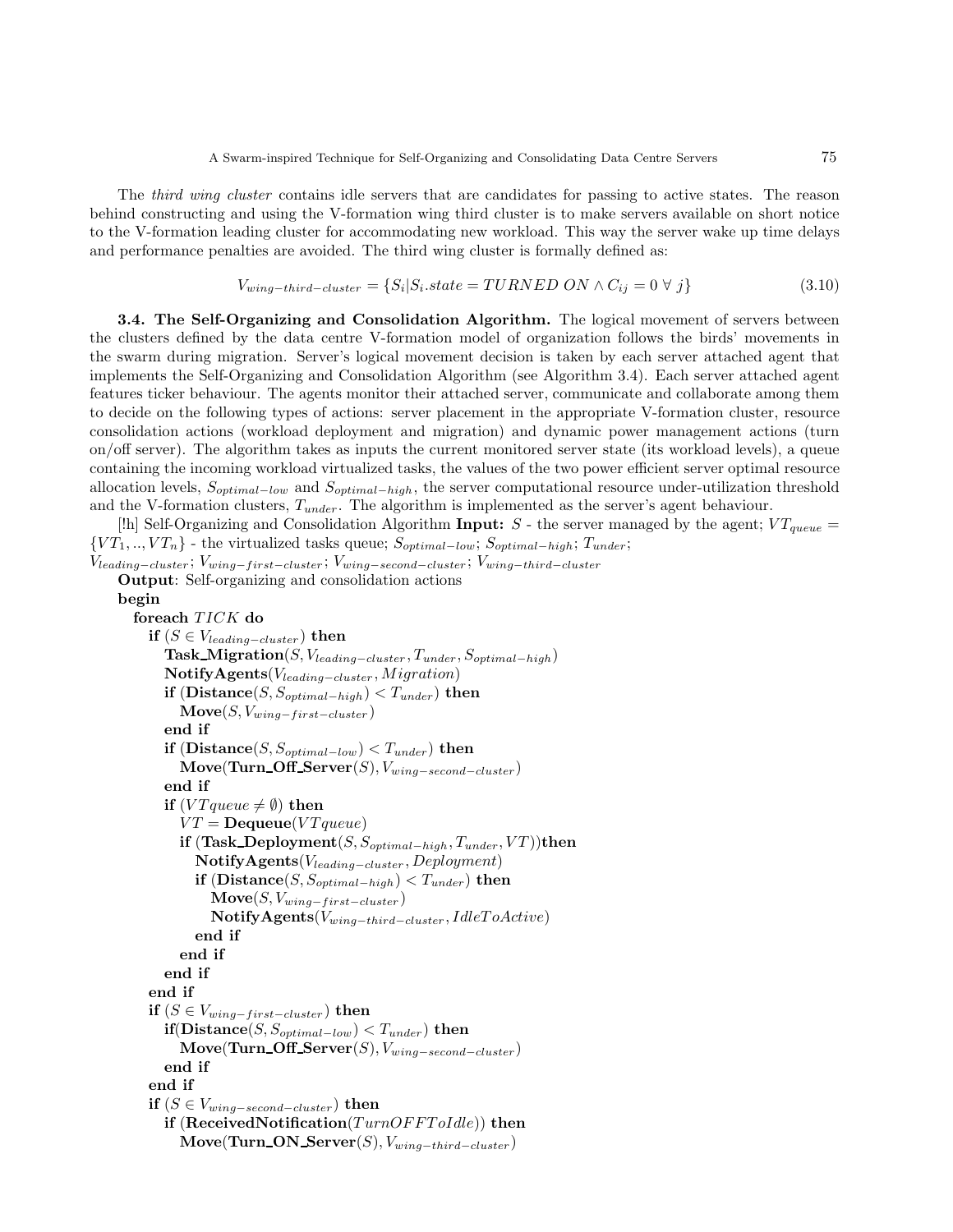```
end if
  end if
  if (S \in V_{wing-third-cluster}) then
    if (ReceivedNotification(IdleToActive)) then
       \textbf{Move}(S, V_{leading-cluster})\textbf{Notify Agents}(V_{wing-second-cluster}, TurnOFFToIdle)end if
  end if
end foreach
```
end

On every tick, if the server is part of the  $V_{leading-cluster}$  cluster, its attached agent will try to consolidate the server workload by using task migration (lines 5-7). If after task migration a V<sub>leading−cluster</sub> of servers becomes fully loaded, its attached agent will decide to move it to the  $V_{wing-first-cluster}$  (lines 8-10). Otherwise, if a server becomes empty, its attached agent decides to turn it off and moves it to the  $V_{wing-second-cluster}$  (lines 11-13).

As long as there is an incoming workload, the attached agents of the  $V_{leading-cluster}$  will try to properly deploy the virtualized tasks on the cluster of servers. If a server from  $V_{leading-cluster}$  can accommodate the current virtual task, then the task is deployed and the attached agent signals the task deployment to the attached agents of Vleading−cluster (see lines 14-17). After deployment, the server load level is tested and if it is fully loaded then it is shifted to the  $V_{wing-first-cluster}$  cluster and a notification that a server must be moved from idle state to active state is sent to the agents attached to  $V_{wing-third-cluster}$  servers (see lines 18-21). Following this notification, an agent attached to a server part of the  $V_{wing-third-cluster}$  wakes up a server form idle state (the server is randomly chosen) and moves it to the  $V_{leading-cluster}$  to accommodate the incoming workload (lines 35-40). At the same time, a notification is sent to the  $V_{wing-second-cluster}$  to signal that a turned-off server must be powered-on and put in idle state (line 38) to replace the server that was moved in the  $V_{leading-cluster}$ .

If the server is part of the  $V_{wing-first-cluster}$ , its attached agent periodically evaluates if the server deployed workload has finished its execution (see line 26). If this is the case, the server is turned off and moved to the  $V_{wing-second-cluster}$  containing turned off servers (see line 27). For the  $V_{wing-second-cluster}$ , if a server attached agent receives a turn off to idle notification (see line 31) the server is turned on and moved to  $V_{wing-third-cluster}$ (line 32).

To identify the appropriate servers from the V-formation leading cluster on which a task can be deployed the following steps are taken: (i) a representation of the servers after virtualized tasks deployment is constructed (see Algorithm 3.4, line 5) and (ii) the degree of similarity between the configuration of the servers after deployment and the optimal one is calculated (see Algorithm 3.4, line 6).

[!h] Task Deployment Algorithm Input: S;  $S_{optimal-high}$ ;  $T_{under}$ ;  $VT_j = [CPU_{regj}, MEM_{regj}, HDD_{regj}]$ **Output:** Boolean value signalling  $VT_j$  correct deployment

begin

 $bool = false$  $S_{new}$  = Server Load After Deploy $(S, VT_i)$  $d = \text{Distance}(S_{new}, S_{optimal-high})$ if  $(d < T_{under})$  then  $bool = \mathbf{Deplay}(VT_i, S)$ end if return bool end

To calculate the degree of similarity of server configurations the following formula is used:

$$
d(S_i, S_j) = [|CPU_{S_i} - CPU_{S_j}|, |MEM_{S_i} - MEM_{S_j}|, |HDD_{S_i} - HDD_{S_j}|]
$$
\n(3.11)

The server, for which the distance is the smallest (all three term inequalities should be satisfied), is selected to accommodate the task (see Algorithm 3.4 lines 7-9).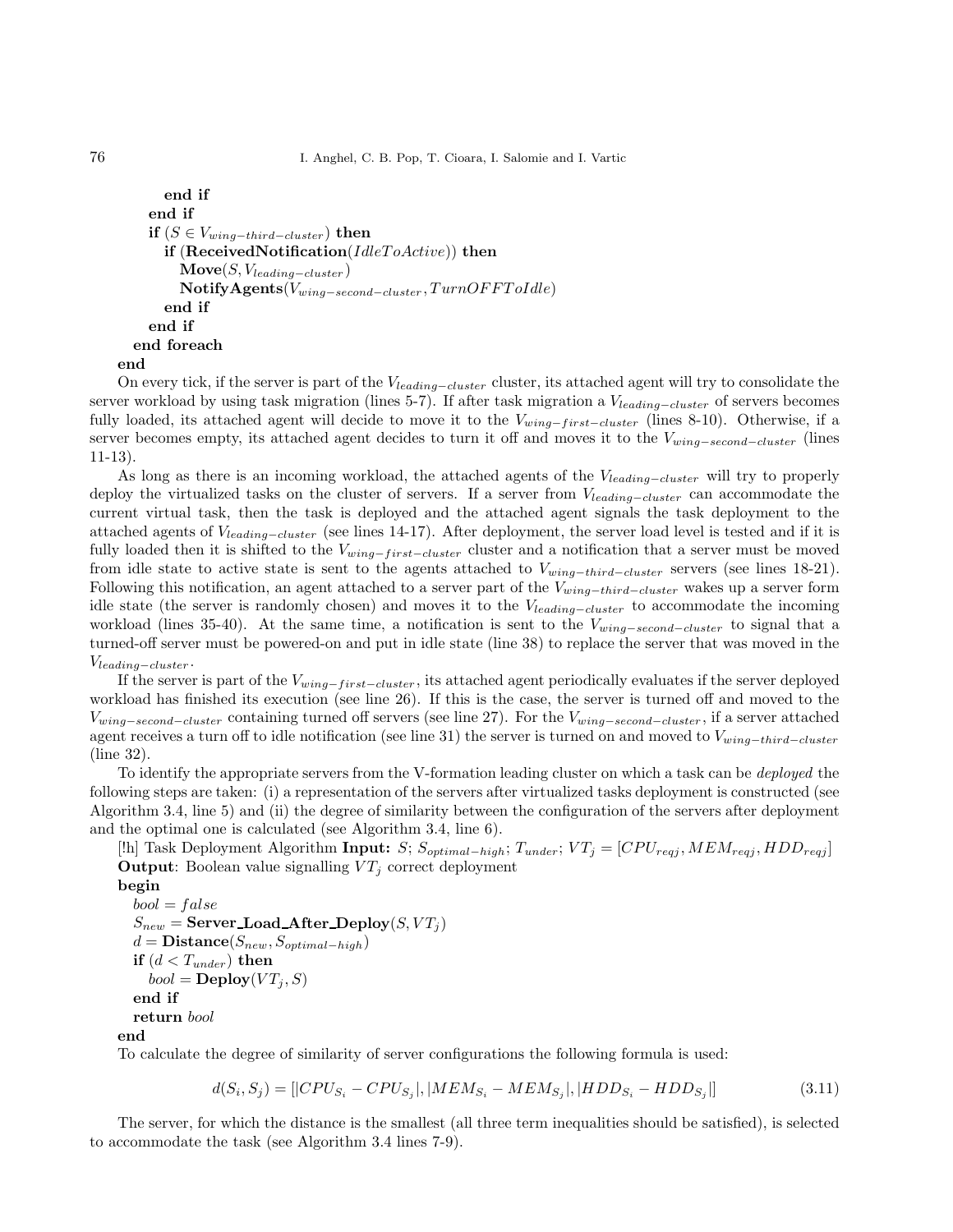For migrating virtualized tasks, the data centre servers are analysed to identify the servers that can accommodate virtual tasks from the server subject of migration. Firstly the algorithm tests if the server computing resources are inefficiently utilized (see Algorithm 3.4, line 5). This situation appears mainly because the workload virtualized tasks have different execution times and consequently, some of them will last longer than others. If the distance between the server computational resources utilization values and the optimal configuration values (Soptimal−high) drops below a specific value (for example 35%) then the virtualized tasks deployed on the server are iterated for migration (see Algorithm 3.4, lines 6-12).

```
[!h] Task Migration Algorithm Input: S; V<sub>leading–cluster</sub>; T<sub>under</sub>; S<sub>optimal−high</sub>;
Output: Virtual tasks are migrated
begin
  bool = falseif (\textbf{Distance}(S, S_{optimal-high}) < [35%, 35%, 35%]) then
     foreach VT_j deployed on S do
       foreach S_i \neq S ∈ V_{leading-cluster} do
          if (!bool) then
             bool = \textbf{Task\_Deplogment}(S_i, S_{optimal-high}, T_{under}, VT_j)end if
       end foreach
     end foreach
  end if
end
```
4. Case Study and Results. This section presents and discusses the results obtained by using the proposed swarm-inspired self-organizing and consolidation technique.

4.1. Test Case Description. Due to costs, management and security constraints, it is very difficult to deploy and test the proposed solution in a large, real data centre. Therefore, for evaluating the swarm inspired data centre self-organizing technique, a data centre with 2000 servers was simulated. Each simulated server models the characteristics of a real server and is represented as an object having as main attributes the CPU, memory and hard disk capabilities. The real server used as a model for the simulated server has the following hardware configuration:  $CPU$  - Intel(R) i7 870 2.93GHz, memory - 6GB DDR3 and hard disk - 750GB. The servers attached agents which implement the data centre self-organizing and consolidation algorithm are developed using the JADE framework [37].

To test the power saving capabilities of the swarm-inspired technique, a random workload that needs to be accommodated in the simulated data centre has been generated. The workload consists of groups of virtual tasks with different requirements, arriving sequentially, during a time interval of one hour. Each virtual task is described by its request for server resources, as defined in Formula 3.1.

It is assumed that the data centre is managed by OpenNebula, the state of the art middleware for managing virtualized data centre clouds [33]. OpenNebula uses a server consolidation algorithm based on Fit First approach [34] (which places the incoming workload on the first server in which it will fit). Two scenarios are considered for the test case: (1) the workload is accommodated in the simulated data centre by the default OpenNebula Fit First consolidation algorithm and (2) the proposed self-organizing and consolidating technique is in charge, replacing the OpenNebula algorithm.

For the first scenario, the Fit First server consolidation algorithm which deploys the new coming tasks on the first server found that can accommodate it, also overprovisions the computing resources to handle peak load values. In this case, there will always be servers in the data centre that are powered-on without executing workload.

In the second scenario, using the proposed data centre self-organizing and consolidating technique, the number of up and running servers that accommodate the workload tasks is variable. If the size of the workload increases over the total capacity of the Vleading−cluster , then the intelligent agents collaborate to adjust the number of servers in the cluster in order to be able to distribute and deploy all of the workload virtual tasks. If after the task deployment, there are servers in the V<sub>leading–cluster</sub> which don't execute any workload, the attached agents decide to power off these servers to save energy.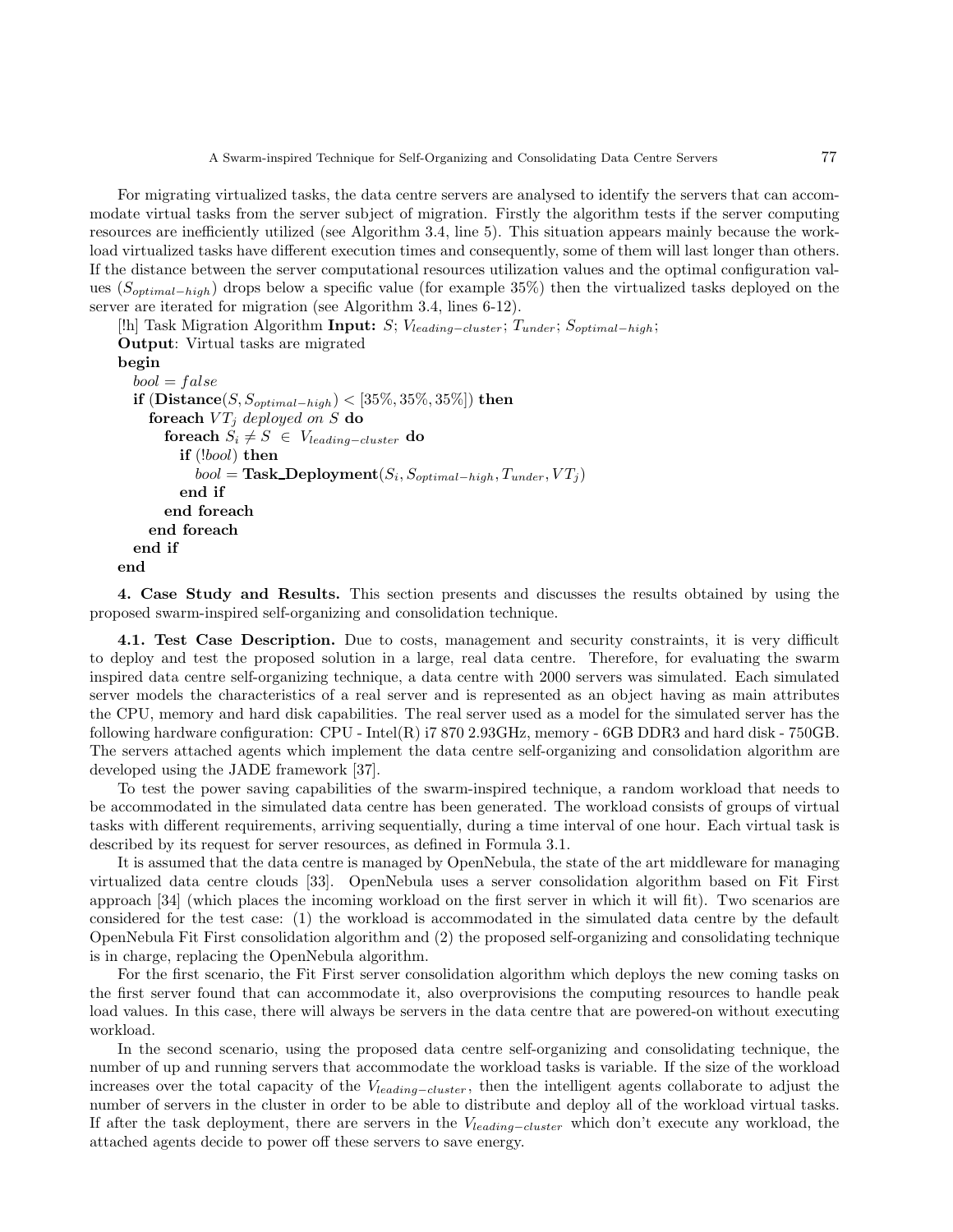To assess the energy consumption improvement, a one hour workload that needs to be deployed in the data centre has been generated. In the evaluation process two aspects are considered for both scenarios when measuring the energy efficiency of the self-organizing and consolidating technique: (i) computing the Green Performance Indicator (GPI), DH-UR and (ii) estimating the average power consumption.

4.2. DH-UR Metric Evaluation. The Deployed Hardware Utilization Ratio (DH-UR) [26] is a Green Performance Indicator which measures the number of IT computing resources (servers) that consume energy without doing any actual work (see Formula 4.1). In other words, it measures the energy required by the idle systems, or the amount of wasted energy.

$$
DH-UR = \frac{Number\ of\ Servers\ Running\ Applications}{Number\ of\ Servers\ Up\ and\ Running}
$$
\n(4.1)

The value of this metric for a green data centre should be close to 1, meaning that the up and running servers are actually processing tasks. The DH-UR values for the simulated data centre have been calculated for both consolidation algorithms. Table 4.1 shows the average DH-UR values highlighting the fact that the proposed swarm-inspired approach improves the utilization of server resources and at the same time optimizes the energy efficiency. It can be noticed that the Fit First approach keeps servers under-utilized leading to a lower average value for DH-UR indicator.

TABLE  $4.1$ Average DH-UR metric values for the two scenarios

| Algorithm                                                                   | Average DH-UR Value |
|-----------------------------------------------------------------------------|---------------------|
| Swarm-inspired data centre self-organizing and consoli-<br>dating algorithm | 0.98                |
| Fit First server consolidation algorithm                                    | 0.73                |

Figure 4.1 presents the DH-UR value evolution for the two test cases. It can be noticed that when using the swarm-inspired technique, the DH-UR value is close to 1 for all test period, while for the OpenNebula default Fit First algorithm it barely jumps over 0.8. The latter value reflects the case of today's real data centres.



Fig. 4.1. DH-UR Green Indicator for the two test cases

4.3. Power Consumption Evaluation. For power consumption estimation, the same simulated data centre with 2000 homogenous servers has been used. Each simulated server models the characteristics of a real server:  $CPU$  - Intel $(R)$  i7 870 2.93GHz, memory -  $6GB$  DDR3 and hard disk - 750GB.

To estimate the data centre power efficiency, the instant power consumption of the real server has been measured using a power meter, in three situations: (i) the server is up and running and does not execute any tasks (Idle Power Mode), (ii) the server is up and running and executes workload (Working Power Mode) and (iii) the server is up and running and fully loaded (Full Load Power Mode). The server power consumption was measured using the ISO-TECH IPM3005 [35] power meter and the obtained results are listed in Table 4.2.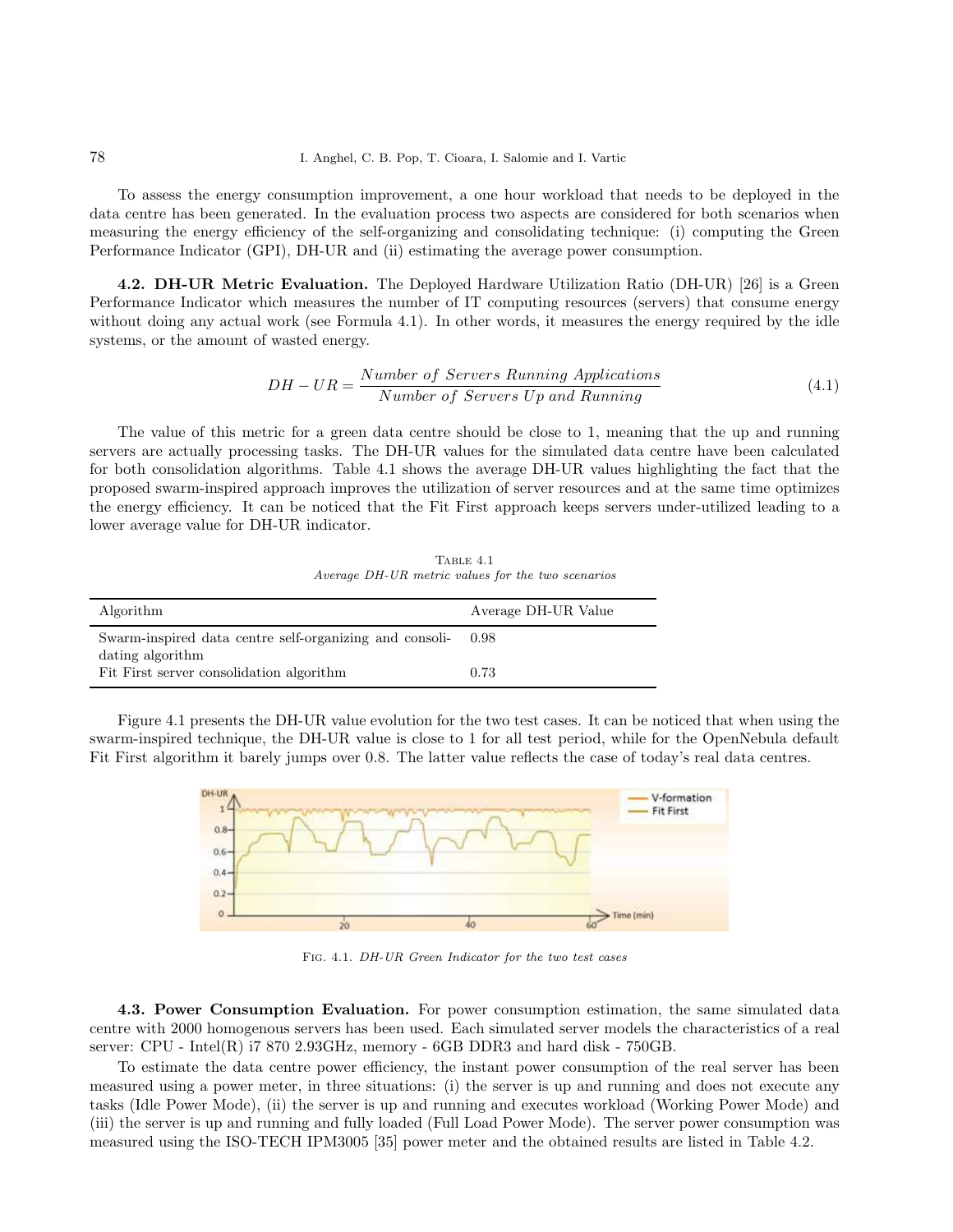A Swarm-inspired Technique for Self-Organizing and Consolidating Data Centre Servers 79

| Power Mode  | Load Level  | Instant Power Consumption |
|-------------|-------------|---------------------------|
| <b>Idle</b> | $0 - 10\%$  | 70W                       |
| Working     | $10 - 80\%$ | 100W                      |
| Full Load   | 80-100%     | 130W                      |

| TABLE 4.2 |  |  |  |  |  |  |                                                                              |
|-----------|--|--|--|--|--|--|------------------------------------------------------------------------------|
|           |  |  |  |  |  |  | The data centre server states and their associated instant power consumption |

For estimating the whole data centre power demand, the following metric has been defined and used:

 $PW(DC) = #IdleServers*PowerIdle+$  $#WorkingServers * PowerWorking +$ #F ullLoadServers ∗ P owerF ullLoad+  $PW_{overhead}$ 

(4.2)

where  $\#IdleServers$  is the number of data centre servers that are in Idle Power Mode,  $\#WorkingServers$ represents the number of servers that are in Working Power Mode,  $#FullLoadServers$  is the number of servers in Full Load Power Mode, while  $PW_{overhead}$  is the power overhead induced by the algorithms' management operations.

 $PW_{overhead}$  is estimated by measuring the instant power consumption of each management action defined by the swarm inspired technique. The following types of management actions are measured: (1) deploy workload virtual task on a leading cluster server, (2) migrate a task between two servers from the  $V_{leading-cluster}$ , (3) hibernate server when completing its workload execution and  $(4)$  wake up a server to accommodate incoming workload.

The measured overhead for each action (together with the software tools used for enforcing the actions) is listed in Table 4.3. Apart from the OpenNebula middleware, SSH and WakeOnLan software tools are used to turn off and on the servers. The movement actions between different V-formation clusters are logical actions and do not consume any extra energy.

| Action          | Involved Tools | Instant Power Consumption |
|-----------------|----------------|---------------------------|
| Deploy          | OpenNebula     | 10W                       |
| Migrate         | OpenNebula     | 20W                       |
| Turn off Server | SSH            | 100W                      |
| Wake up Server  | WakeOnLan      | 100W                      |

TABLE  $4.3$ Power consumption overhead of the swarm-inspired technique actions

The overall power consumption overhead of the swarm-inspired technique is estimated as follows:

 $PW_{overhead}$  =  $\#TasksDeployd* PowerDeploy+$  $\#TasksMigated*PowerMigrate+$  $\#ServerTurnedOn*PowerWakeUp+$  $\#ServerTurnedOff * PowerTurnOff$ 

(4.3)

where  $\#TaskSDeploved$  represents the number of workload tasks that were deployed,  $\#TaskMigated$  is the number of migrated workload tasks,  $\#ServerTurnedOn$  is the number of servers that were turned on, while  $\#ServerTurnedOff$  represents the number of turned off servers.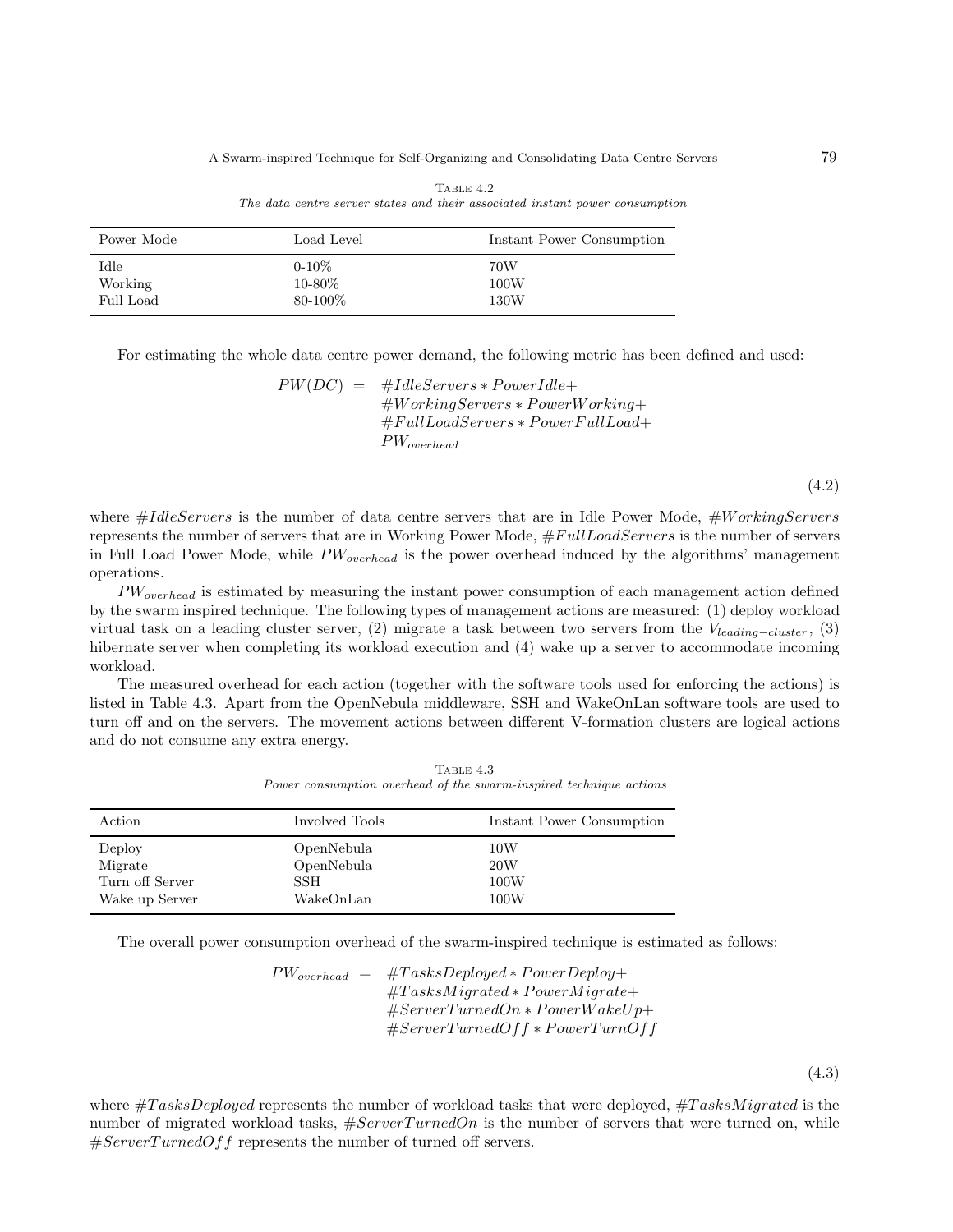

Fig. 4.2. Power consumption evolution for the two test cases

Figure 4.2 shows the variation of the estimated power consumption for the simulated data centre when accommodating a randomly generated workload with the two consolidation approaches alternatively activated.

When using the proposed swarm-inspired self-organizing and consolidating approach, only the servers that execute workload ( $V_{leading-cluster}$  and  $V_{wing-first-cluster}$ ) are up and running and consuming energy. The number of V<sub>wing−first−cluster</sub> idle servers is low and a high number of servers are kept in turned off state in the Vwing−third−cluster . The higher power demand of the Fit First consolidation algorithm is due to the high number of idle servers that are not executing tasks while demanding 70 Watts instant power.

The calculated average power demand values for the two tested scenarios are given in Table 4.4. The average values were computed for 2000 servers in the data centre and for one hour time interval.

|                                                                   | <i>Average power consumption</i> |  |  |
|-------------------------------------------------------------------|----------------------------------|--|--|
| Algorithm                                                         | Average Power Demand             |  |  |
| Swarm-inspired data centre self-organizing and consoli- 161 670 W |                                  |  |  |
| dating algorithm                                                  |                                  |  |  |
| Fit First server consolidation algorithm                          | 226 322 W                        |  |  |

TABLE  $4.4$ 

As a result, an average power saving of around 40% has been estimated for the swarm-inspired approach compared with the OpenNebula default Fit First consolidation algorithm. Even though this percentage is really high it should be noted that the data centre IT facility aspect was neglected during simulation. In a real data centre, the IT facilities usually demand about 60% of the total [28]. This means that the power saving of  $40\%$ of the proposed solution represents about 16% from the total power demand of a data centre.

5. Conclusions. In this paper a swarm-inspired data centre consolidation technique which aims at increasing the data centre computing resources utilization ratio and implicitly its power efficiency is proposed. The results are promising showing that using the swarm-inspired technique the data centre Deployed Hardware Utilization Ratio increases with about 34%. The average power saving is around 40% from the power consumed by the data centre computing resources and about 16% from its total power consumption including the IT facility.

Acknowledgments. This work has been partially supported by the GAMES project [36] and has been partly funded by the European Commission IST activity of the 7th Framework Program (contract number ICT-248514). This work expresses the opinions of the authors and not necessarily those of the European Commission. The European Commission is not liable for any use that may be made of the information contained in this work.

## REFERENCES

<sup>[1]</sup> S. Murugesan, Harnessing Green IT: Principles and Practices, IEEE IT Professional, (2008) pp. 24-33.

<sup>[2]</sup> N. E. JERGER, D. VANTREASE, AND M. LIPASTI, An Evaluation of Server Consolidation Workloads for Multi-Core Designs, Proceedings of the IEEE International Symposium on Workload Characterization, (2007), pp. 47-56.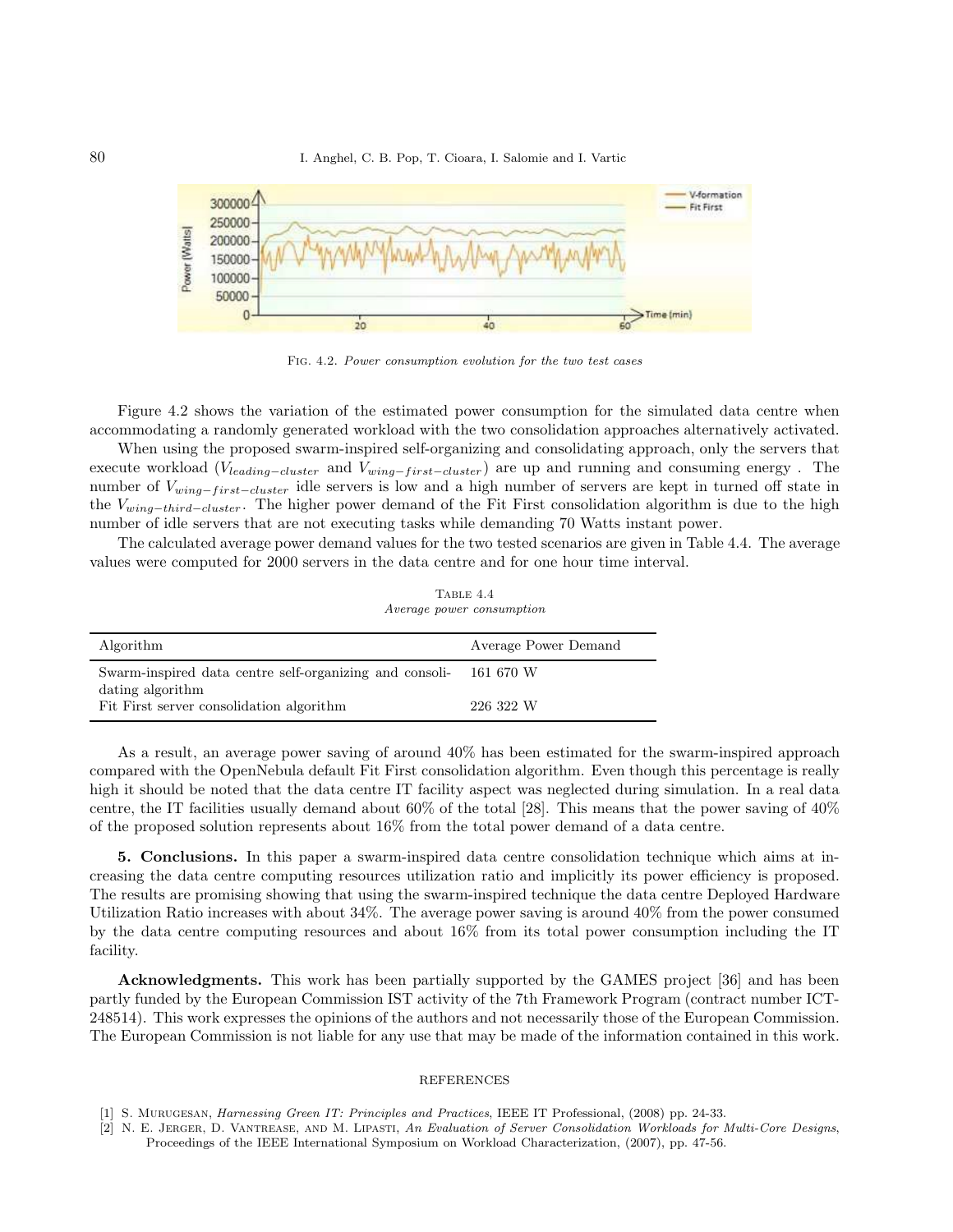- [3] M. MARZOLLA, O. BABAOGLU AND F. PANZIERI, Server Consolidation in Clouds through Gossiping, Proceedings of the International Symposium on a World of Wireless, Mobile and Multimedia Networks, (2011), pp. 1-6.
- [4] B. W. VERDAASDONK, H. KOOPMAN AND F. VAN DER HELM, Energy efficient walking with central pattern generators: from passive dynamic walking to biologically inspired control, Biological Cybernetics, Springer-Verlag, Volume 101, Issue 1 (2011), pp. 49-61.
- [5] P. Boonma and J. Suzuki, Biologically-inspired Adaptive Power Management for Wireless Sensor Networks, Handbook of Wireless Mesh & Sensor Networking, Chapter 3.4.8, McGraw-Hill (2008), pp. 190 - 202.
- [6] P. Champrasert and J. Suzuki, SymbioticSphere: A Biologically-Inspired Autonomic Architecture for Self-Adaptive and Self-Healing Server Farms, Proceedings of the International Symposium on a World of Wireless, Mobile and Multimedia Networks, (2006), pp. 469-474.
- [7] D. BARBAGALLO, E. DI NITTO, D. J. DUBOIS AND R. MIRANDOLA, A Bio-Inspired Algorithm for Energy Optimization in a Self-organizing Data Centre, Self-Organizing Architectures - First International Workshop, SOAR 2009, Cambridge, UK, September 14, 2009, Revised Selected and Invited Papers, LNCS, Volume 6090, (2010), pp. 127-151.
- [8] C. Lee, H. Wada and J. Suzuki, Towards a Biologically-inspired Architecture for Self-regulatory and Evolvable Network Applications, Advances in Biologically Inspired Information Systems: Models, Methods and Tools, Studies in Computational Intelligence Volume 69, (2007), pp. 21-45.
- [9] J. TORRES, ET AL., Tailoring Resources: The Energy Efficient Consolidation Strategy Goes Beyond Virtualization, International Conference on Autonomic Computing, (2008), pp. 197 - 198.
- [10] Y. Ajiro and A. Tanaka, Improving Packing Algorithms for Server Consolidation, Proceedings of the Computer Measurement Group's, (2007).
- [11] J. BERRAL, ET AL., Towards energy-aware scheduling in data centres using machine learning, Proceedings of the 1st International Conference on Energy-Efficient Computing and Networking, (2010) pp. 215-224.
- [12] L. WANG, ET AL., Towards Thermal Aware Workload Scheduling in a Data Centre, Proceedings of the 10th International Symposium on Pervasive Systems, Algorithms, and Networks, (2009) pp. 116-122.
- [13] E. KALYVIANAKI, AND T. CHARALAMBOUS, On Dynamic Resource Provisioning for Consolidated Servers in Virtualized Data Centres, Proceedings of the 8th Int. Workshop on Performability Modeling of Computer and Communication Systems (PMCCS-8), (2007).
- [14] B. SPEITKAMP AND M. BICHLER, A Mathematical Programming Approach for Server Consolidation Problems in Virtualized Data Centres, IEEE Transactions on services computing, Volume 3, Issue 4, (2010).
- [15] O. NIEHORSTER AND A. BRINKMANN, Autonomic Resource Management Handling Delayed Configuration Effects Third IEEE International Conference on Coud Computing Technology and Science, pp. 138 - 145, 2011.
- [16] J. O. KEPHART, ET AL., Coordinating Multiple Autonomic Managers to Achieve Specified Power-Performance Tradeoffs, International Conference on Autonomic Computing, (2007).
- [17] T. CIOARA, I. ANGHEL, I. SALOMIE, G. COPIL, D. MOLDOVAN AND B. PERNICI, A context aware self-adapting algorithm for managing the energy efficiency of IT service centres, Ubiquitous Computing and Communication Journal, Volume 6 No. 1, (2011).
- [18] L. Barroso, The Price of Performance, ACM Queue, Volume 3, Issue 7, (2005), pp. 48-53.
- [19] R. J. ANDERSON, E. W. MAYR AND M. WARMUTH, Parallel Approximation Algorithms for Bin Packing, Stanford University, 1988.
- [20] M. Poniatowski, Foundations Of Green IT: Consolidation, Virtualization, Efficiency, and ROI in the Data Centre, Prentice Hall, 2009.
- [21] G. H. SCHUELLER, AND S. K. SCHUELLER, Animal Migration (Animal Behaviour), Chelsea House Pub (Library), 2009.
- [22] B. DAVIS AND K. DAVIS, Marvels of Creation: Breathtaking Birds, Master Books, 2006.
- [23] C. L. HENDERSON, Birds in Flight The Art and Science of How Birds Fly, Voyageur Press, 2008.
- [24] P. Berthold, Bird Migration A General Survey, Second Edition Oxford University Press, 2001.
- [25] J. M. Kaplan, W. Forrest and N. Kindler, Revoluzioning Data Centre Energy Efficiency, McKinsey&Company, 2008. Available online at: http://www.mckinsey.com/clientservice/bto/pointofview/pdf/Revolutionizing Data Centre Efficiency.pdf
- [26] J. STANLEY, K. BRILL AND J. KOOMEY, Four Metrics Define Data Centre Greenness, Uptime Institute, white paper, Available online at: http://uptimeinstitute.org.
- [27] S. SRIKANTAIAH, A. KANSAL AND F. ZHAO, *Energy Aware Consolidation for Cloud Computing*, Microsoft Research, 2009. Available online at: http://research.microsoft.com/pubs/75408/srikantaiah hotpower08.pdf
- [28] Climate Savers Computing Initiative, http://www.thegreengrid.org/Home/about-the-green-grid/TGGCSCI.aspx
- [29] K. Brill, Data Centre Energy Efficiency and Productivity, The Uptime Institute, Whitepaper, 2007.
- [30] C. B. Pop, I. Anghel, T. Cioara, I. Salomie, I. Vartic, A Swarm-inspired Data Center Consolidation Methodology, International Conference on Web Intelligence, Mining and Semantics, Article No. 41, 2012.
- [31] U.S. Environmental Protection Agency, ENERGY STAR Program, Report to Congress on Server and Data Centre Energy Efficiency, Public Law 109-431, 2007.
- [32] SMART 2020: Enabling the low carbon economy in the information age, Report by The Climate Group on behalf of the Global eSustainability Initiative (GeSI), 2008.
- [33] OpenNebula, the open source toolkit for cloud computing, http://opennebula.org/.
- [34] OpenNebula scheduler, http://opennebula.org/documentation:archives:rel3.0:schg
- [35] ISO-TECH IPM3005, http://www.iso-techonline.com/products/iso-tech-electrical-installation-testers.html
- [36] GAMES FP7 Research Project, http://www.green-datacentres.eu/.
- [37] Jade, Java Agent Development Framework, http://jade.tilab.com.